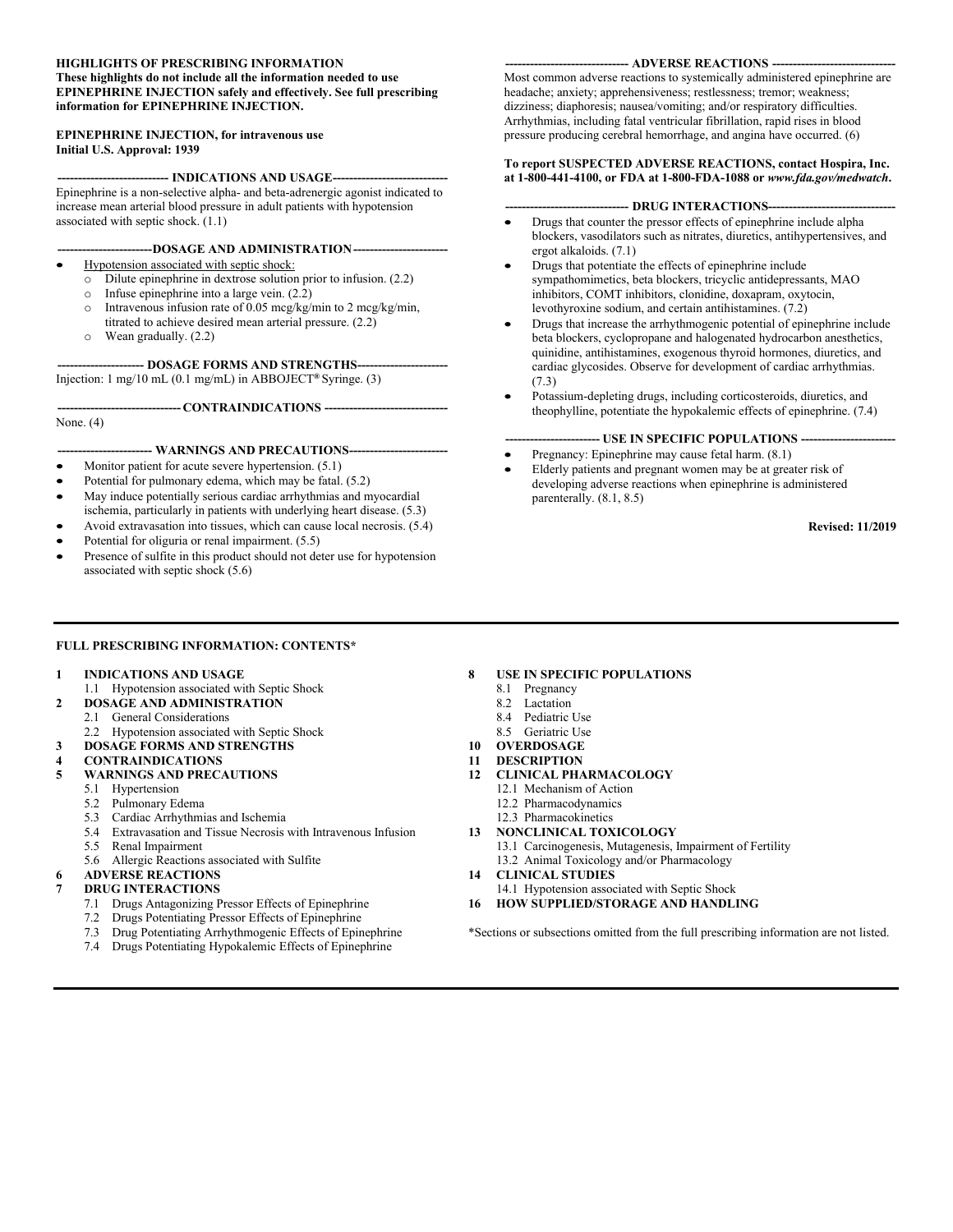#### **FULL PRESCRIBING INFORMATION**

#### **1 INDICATIONS AND USAGE**

#### **1.1 Hypotension associated with Septic Shock**

Epinephrine Injection USP, 1 mg/10 mL (0.1 mg/mL) is indicated to increase mean arterial blood pressure in adult patients with hypotension associated with septic shock.

## **2 DOSAGE AND ADMINISTRATION**

#### **2.1 General Considerations**

Inspect visually for particulate matter and discoloration prior to administration, whenever solution and container permit. Do not use if the solution is colored or cloudy, or if it contains particulate matter. Discard all unused drug.

#### **2.2 Hypotension associated with Septic Shock**

Dilute 10 mL (1 mg) of epinephrine from the syringe in 1,000 mL of 5 percent dextrose solution or 5 percent dextrose and sodium chloride solution to produce a 1 mcg per mL dilution. The diluted solutions can be stored for up to 4 hours at room temperature or 24 hours under refrigerated conditions.

Administration in saline solution alone is not recommended. If indicated, administer whole blood or plasma separately.

Whenever possible, give infusions of epinephrine into a large vein. Avoid using a catheter tie-in technique, because the obstruction to blood flow around the tubing may cause stasis and increased local concentration of the drug. Avoid the veins of the leg in elderly patients or in those suffering from occlusive vascular diseases.

To provide hemodynamic support in septic shock associated hypotension in adult patients, the suggested dosing infusion rate of intravenously administered epinephrine is 0.05 mcg/kg/min to 2 mcg/kg/min, and is titrated to achieve a desired mean arterial pressure (MAP). The dosage may be adjusted periodically, such as every 10 - 15 minutes, in increments of 0.05 mcg/kg/min to 0.2 mcg/kg/min, to achieve the desired blood pressure goal.

After hemodynamic stabilization, wean incrementally over time, such as by decreasing doses of epinephrine every 30 minutes over a 12- to 24-hour period.

## **3 DOSAGE FORMS AND STRENGTHS**

Injection solution: 10 mL clear glass vial containing 1 mg/10 mL (0.1 mg/mL) epinephrine in a sterile, nonpyrogenic, clear and colorless solution. Each vial is co-packaged with an injector, which together make a single-dose ABBOJECT**®** Syringe.

# **4 CONTRAINDICATIONS**

None.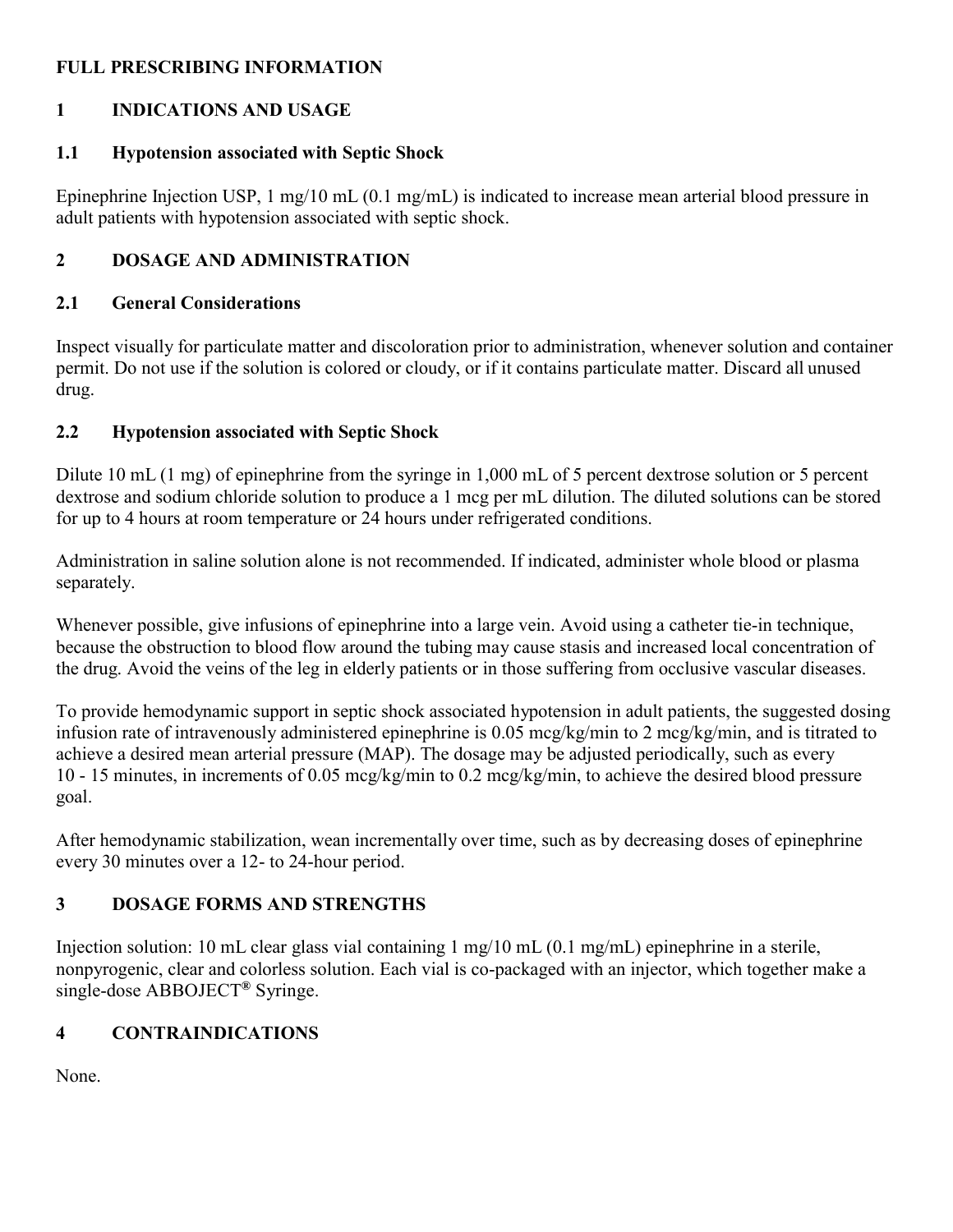#### **5 WARNINGS AND PRECAUTIONS**

#### **5.1 Hypertension**

Because individual response to epinephrine may vary significantly, monitor blood pressure frequently and titrate to avoid excessive increases in blood pressure.

Patients receiving monoamine oxidase inhibitors (MAOI) or antidepressants of the triptyline or imipramine types may experience severe, prolonged hypertension when given epinephrine.

#### **5.2 Pulmonary Edema**

Epinephrine increases cardiac output and causes peripheral vasoconstriction, which may result in pulmonary edema.

## **5.3 Cardiac Arrhythmias and Ischemia**

Epinephrine may induce cardiac arrhythmias and myocardial ischemia in patients, especially patients with coronary artery disease, or cardiomyopathy *[see Adverse Reactions and Drug Interactions (7.3)]*.

#### **5.4 Extravasation and Tissue Necrosis with Intravenous Infusion**

Avoid extravasation of epinephrine into the tissues, to prevent local necrosis. When Epinephrine Injection is administered intravenously, check the infusion site frequently for free flow. Blanching along the course of the infused vein, sometimes without obvious extravasation, may be attributed to vasa vasorum constriction with increased permeability of the vein wall, permitting some leakage. This also may progress on rare occasions to a superficial slough. Hence, if blanching occurs, consider changing the infusion site at intervals to allow the effects of local vasoconstriction to subside.

There is potential for gangrene in a lower extremity when infusions of catecholamine are given in an ankle vein.

**Antidote for Extravasation Ischemia:** To prevent sloughing and necrosis in areas in which extravasation has taken place, infiltrate the area with 10 mL to 15 mL of saline solution containing from 5 mg to 10 mg of phentolamine, an adrenergic blocking agent. Use a syringe with a fine hypodermic needle, with the solution being infiltrated liberally throughout the area, which is easily identified by its cold, hard, and pallid appearance. Sympathetic blockade with phentolamine causes immediate and conspicuous local hyperemic changes if the area is infiltrated within 12 hours.

## **5.5 Renal Impairment**

Epinephrine constricts renal blood vessels, which may result in oliguria or renal impairment.

## **5.6 Allergic Reactions associated with Sulfite**

Epinephrine Injection contains sodium metabisulfite which may cause mild to severe allergic reactions including anaphylaxis or asthmatic episodes, particularly in patients with a history of allergies. The presence of sodium metabisulfite in this product should not preclude its use for the treatment of hypotension associated with septic shock even if the patient is sulfite-sensitive, as the alternatives to using epinephrine in a life-threatening situation may not be satisfactory. In susceptible patients, consider using a formulation of epinephrine or another vasoconstrictor that does not contain sodium metabisulfite.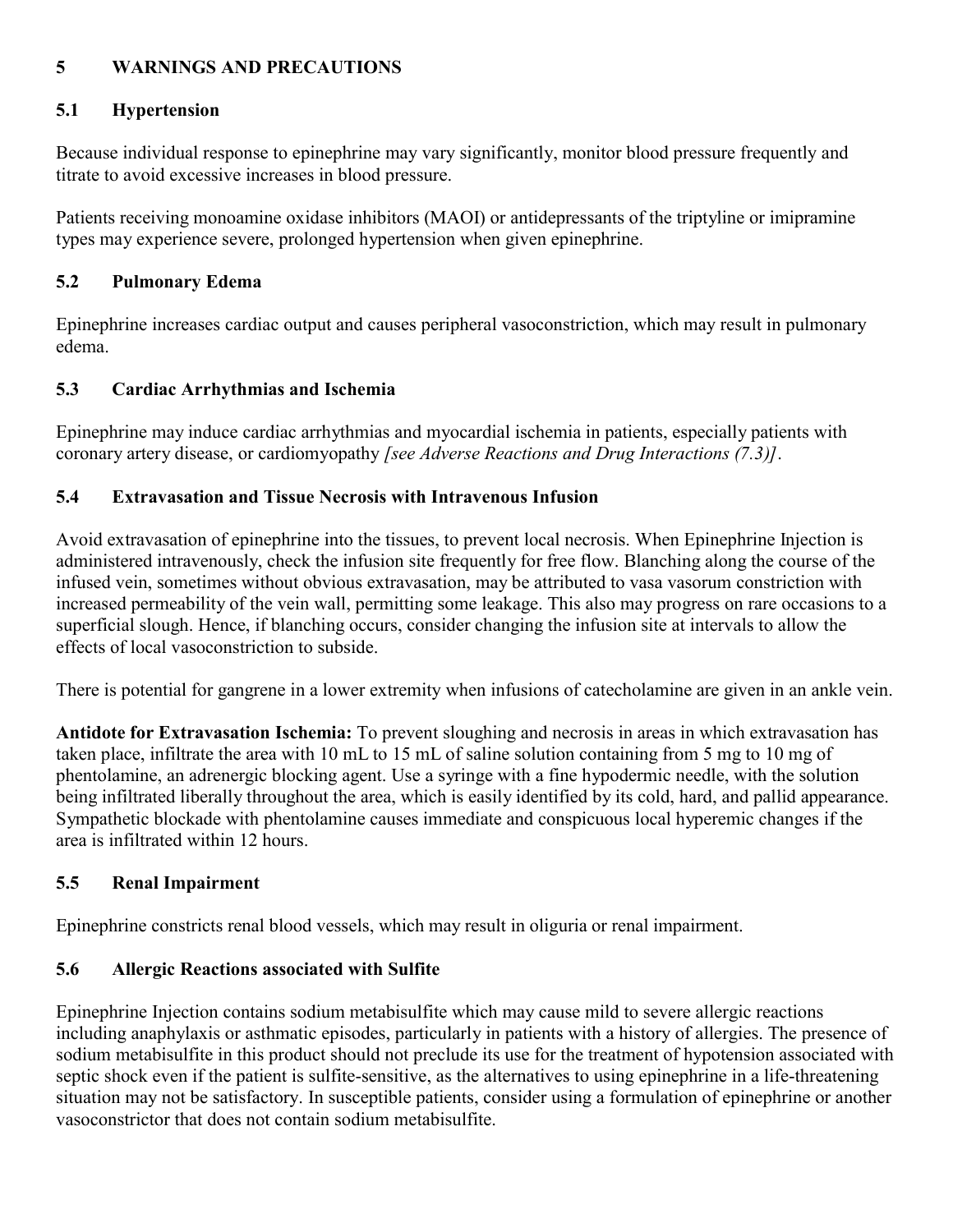## **6 ADVERSE REACTIONS**

The following adverse reactions are discussed elsewhere in labeling:

- Hypertension *[see Warnings and Precautions (5.1)]*
- Pulmonary Edema *[see Warnings and Precautions (5.2)]*
- Cardiac Arrhythmias and Ischemia *[see Warnings and Precautions (5.3)]*
- Extravasation and Tissue Necrosis with Intravenous Infusion *[see Warnings and Precautions (5.4)]*
- Renal Impairment *[see Warnings and Precautions (5.5)]*
- Allergic Reactions associated with Sulfite *[see Warnings and Precautions (5.6)]*

The following adverse reactions have been associated with use of epinephrine. Because these reactions are reported voluntarily from a population of uncertain size, it is not always possible to estimate their frequency reliably or to establish a causal relationship to drug exposure.

Cardiovascular disorders: tachycardia, supraventricular tachycardia, ventricular arrhythmias (including fatal ventricular fibrillation), myocardial ischemia, myocardial infarction, limb ischemia, pulmonary edema, hypertension

Gastrointestinal disorders: nausea, vomiting

General disorders and administrative site conditions: extravasation

Metabolic: insulin resistance, hypokalemia, lactic acidosis

Nervous system disorders: headache, paresthesia, tremor, stroke, central nervous system bleeding, weakness, dizziness, disorientation, impaired memory, panic, psychomotor agitation, somnolence

Psychiatric disorders: excitability, anxiety, apprehensiveness, nervousness, restlessness

Renal disorders: renal insufficiency

Respiratory: rales

Skin and subcutaneous tissue disorders: diaphoresis, pallor, piloerection, skin blanching, skin necrosis with extravasation.

# **7 DRUG INTERACTIONS**

# **7.1 Drugs Antagonizing Pressor Effects of Epinephrine**

- $\bullet$   $\alpha$ -blockers, such as phentolamine
- Vasodilators, such as nitrates
- Diuretics
- Antihypertensives
- Ergot alkaloids
- Phenothiazine antipsychotics

## **7.2 Drugs Potentiating Pressor Effects of Epinephrine**

- Sympathomimetics
- $\cdot$  β-blockers, such as propranolol
- Tricyclic anti-depressants
- Monoamine oxidase (MAO) inhibitors
- Catechol-O-methyl transferase (COMT) inhibitors, such as entacapone
- Clonidine
- Doxapram
- Oxytocin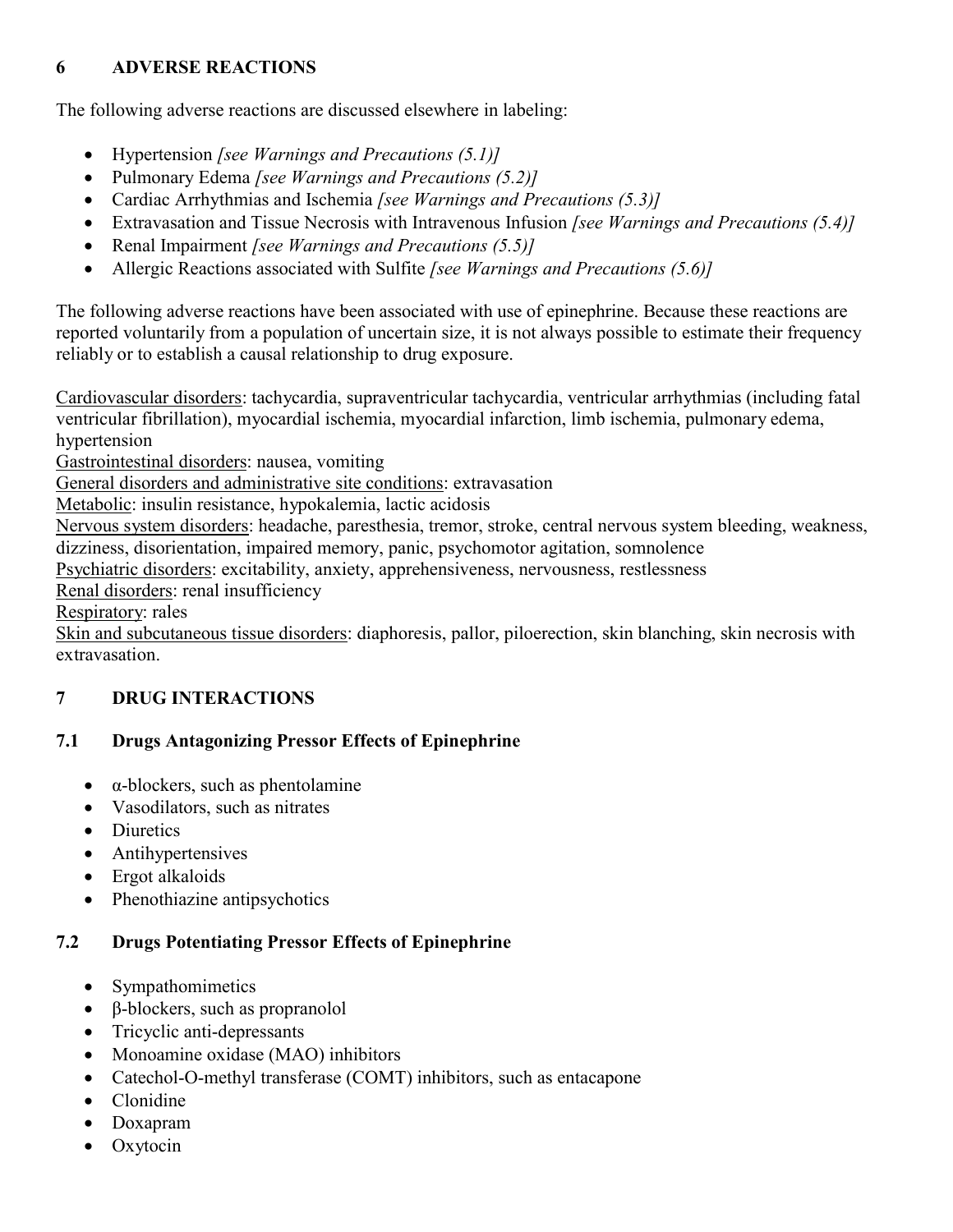#### **7.3 Drugs Potentiating Arrhythmogenic Effects of Epinephrine**

Patients who are concomitantly receiving any of the following drugs should be observed carefully for the development of cardiac arrhythmias *[see Warnings and Precautions (5.5) and Adverse Reactions (6)]*.

- β-blockers, such as propranolol
- Cyclopropane or halogenated hydrocarbon anesthetics, such as halothane
- Antihistamines
- Thyroid hormones
- Diuretics
- Cardiac glycosides, such as digitalis glycosides
- Quinidine

#### **7.4 Drugs Potentiating Hypokalemic Effects of Epinephrine**

- Potassium depleting diuretics
- Corticosteroids
- Theophylline

## **8 USE IN SPECIFIC POPULATIONS**

#### **8.1 Pregnancy**

#### Risk Summary

Limited published data on epinephrine use in pregnant women are not sufficient to determine a drug-associated risk for major birth defects or miscarriage. However, there are risks to the mother and fetus associated with epinephrine use during labor or delivery, and risks due to untreated hypotension associated with septic shock *(see Clinical Considerations)*. In animal reproduction studies, epinephrine demonstrated adverse developmental effects when administered to pregnant rabbits (gastroschisis), mice (teratogenic effects, embryonic lethality, and delayed skeletal ossification), and hamsters (embryonic lethality and delayed skeletal ossification) during organogenesis at doses approximately 15 times, 3 times and 2 times, respectively, the maximum recommended daily intramuscular or subcutaneous dose *(see Data)*.

All pregnancies have a background risk of birth defects, loss, or other adverse outcomes. The estimated background risk of major birth defects and miscarriage for the indicated population is unknown. In the U.S. general population, the estimated background risk of major birth defects and miscarriage in clinically recognized pregnancies is 2 to 4% and 15 to 20%, respectively.

#### Clinical Considerations

#### *Disease-associated maternal and/or embryo/fetal risk*

Hypotension associated with septic shock is a medical emergency in pregnancy which can be fatal if left untreated. Delaying treatment in pregnant women with hypotension associated with septic shock may increase the risk of maternal and fetal morbidity and mortality. Do not withhold life-sustaining therapy for a pregnant woman.

#### *Labor or Delivery*

Epinephrine usually inhibits spontaneous or oxytocin induced contractions of the pregnant human uterus and may delay the second stage of labor. Avoid epinephrine during the second stage of labor. In dosage sufficient to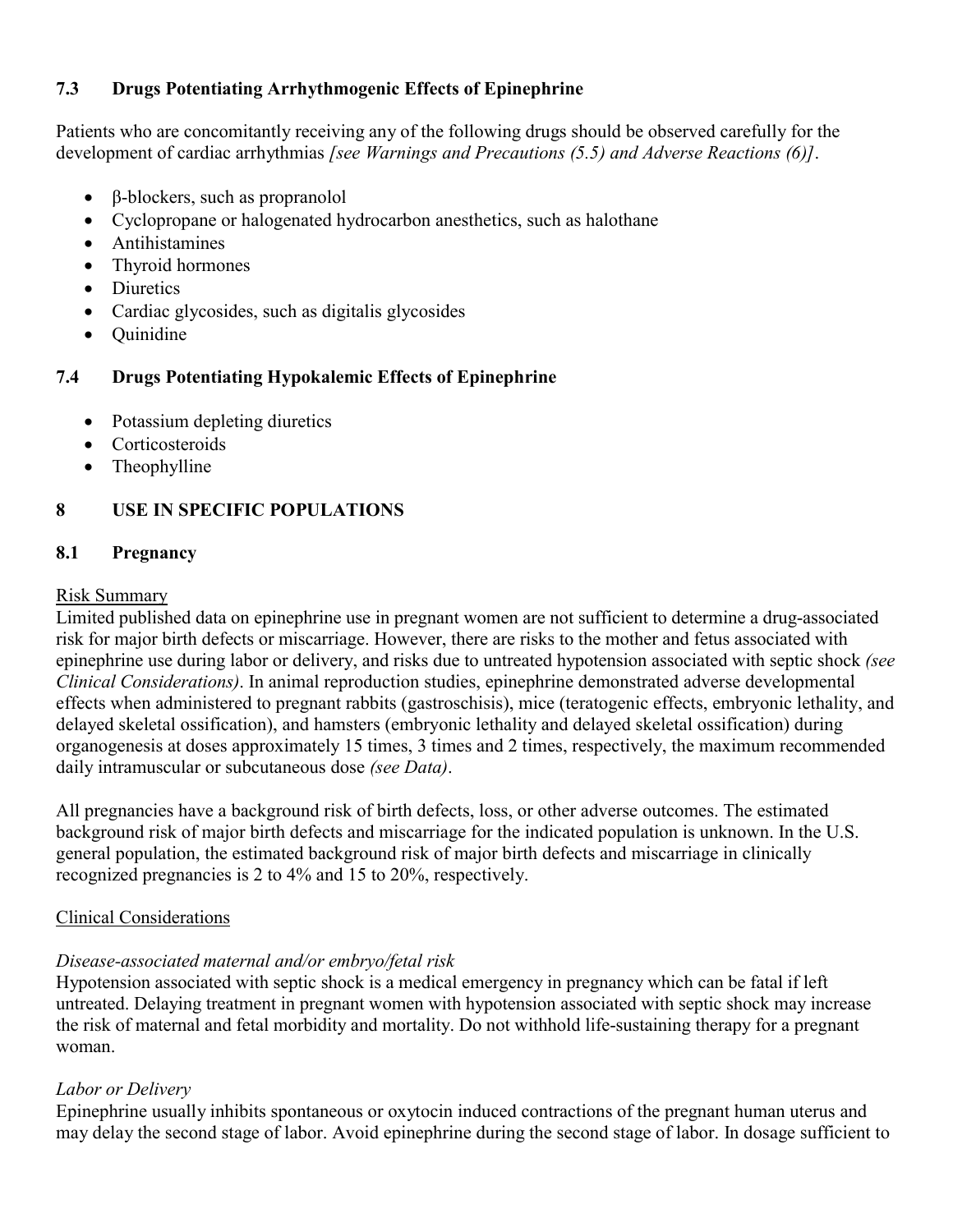reduce uterine contractions, the drug may cause a prolonged period of uterine atony with hemorrhage. Avoid epinephrine in obstetrics when maternal blood pressure exceeds 130/80 mmHg.

Although epinephrine improves maternal hypotension associated with anaphylaxis, it may result in uterine vasoconstriction, decreased uterine blood flow, and fetal anoxia.

#### Data

#### *Animal Data*

In a study in pregnant rabbits administered 1.2 mg/kg/day epinephrine (approximately 15 times the maximum recommended intramuscular or subcutaneous dose on a mg/m<sup>2</sup> basis) subcutaneously during organogenesis (on days 3 to 5, 6 to 7 or 7 to 9 of gestation), epinephrine caused teratogenic effects (including gastroschisis). Animals treated on days 6 to 7 had decreased number of implantations.

In a teratology study, pregnant mice were subcutaneously administered epinephrine (0.1 to 10 mg/kg/day) on Gestation Days 6 to 15. Teratogenic effects, embryonic lethality, and delays in skeletal ossification were observed at approximately 3 times the maximum recommended intramuscular or subcutaneous dose (on a mg/m<sup>2</sup> basis at maternal subcutaneous dose of 1 mg/kg/day for 10 days). These effects were not seen in mice at approximately 2 times the maximum recommended daily intramuscular or subcutaneous dose (on a mg/m<sup>2</sup> basis at a subcutaneous maternal dose of 0.5 mg/kg/day for 10 days).

Subcutaneous administration of epinephrine to pregnant hamsters at a dose of 0.5 mg/kg/day (approximately 2 times the maximum recommended intramuscular or subcutaneous dose on a mg/m<sup>2</sup> basis) on Gestation Days 7 to 10 resulted in delayed skeletal ossification and a reduction in litter size.

#### **8.2 Lactation**

## Risk Summary

There is no information regarding the presence of epinephrine in human milk, or the effects of epinephrine on the breastfed infant or on milk production. However, due to its poor oral bioavailability and short half-life, epinephrine exposure is expected to be very low in the breastfed infant. The lack of clinical data during lactation precludes a clear determination of the risk of epinephrine to a breastfed infant.

## **8.4 Pediatric Use**

Safety and effectiveness in pediatric patients have not been established.

## **8.5 Geriatric Use**

Clinical studies of epinephrine for the treatment of hypotension associated with septic shock did not include sufficient numbers of subjects aged 65 and over to determine whether they respond differently from younger subjects. Other reported clinical experience has not identified differences in responses between the elderly and younger patients. In general, dose selection for an elderly patient should be cautious, usually starting at the low end of the dosing range, reflecting the greater frequency of decreased hepatic, renal, or cardiac function, and of concomitant disease or other drug therapy.

## **10 OVERDOSAGE**

Overdosage of epinephrine may produce extremely elevated arterial pressure, which may result in cerebrovascular hemorrhage, particularly in elderly patients. Overdosage may also result in pulmonary edema because of peripheral vascular constriction together with cardiac stimulation. Epinephrine overdosage may also cause transient bradycardia followed by tachycardia and these may be accompanied by potentially fatal cardiac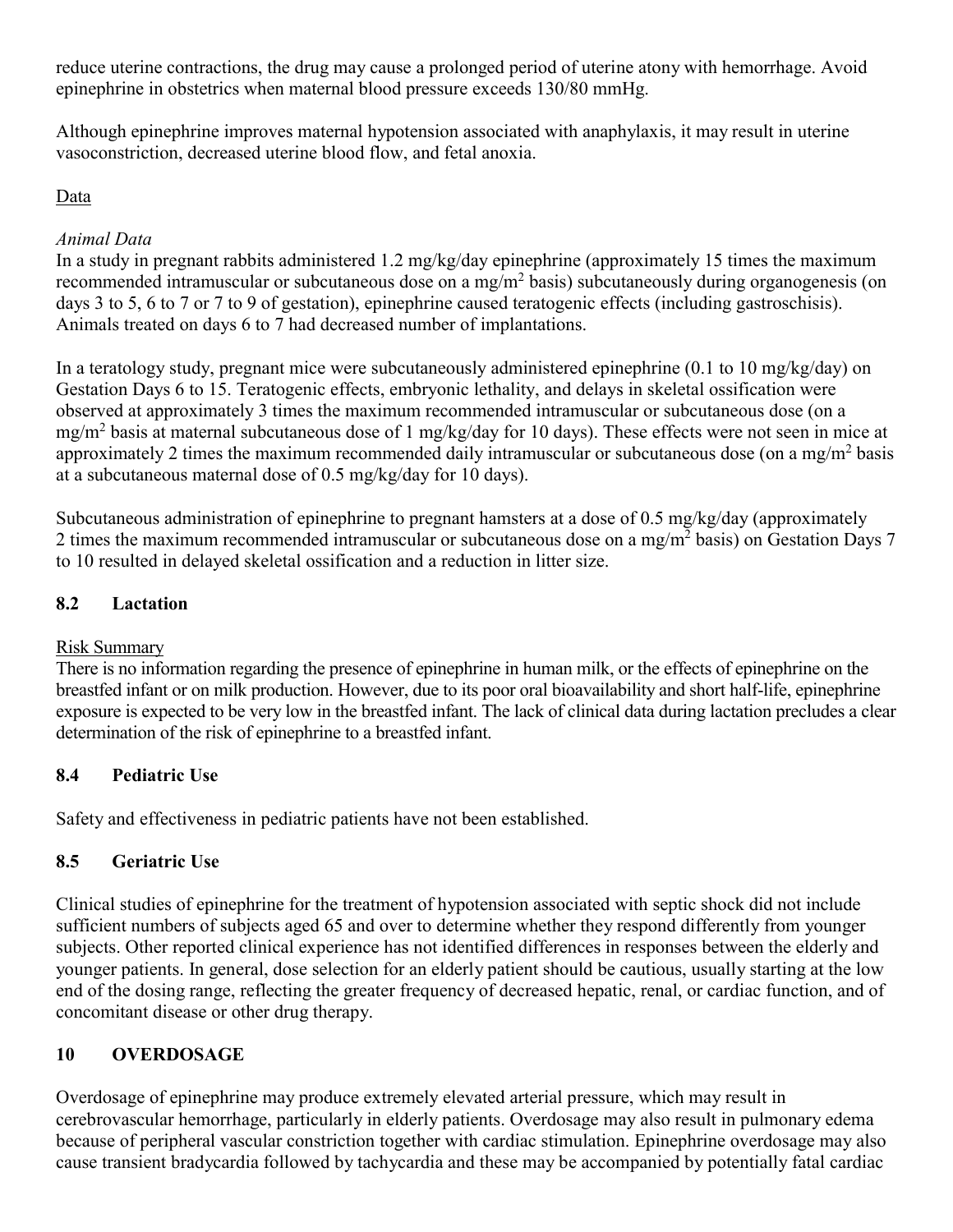arrhythmias. Premature ventricular contractions may appear within one minute after injection and may be followed by multifocal ventricular tachycardia (prefibrillation rhythm). Subsidence of the ventricular effects may be followed by atrial tachycardia and occasionally by atrioventricular block. Myocardial ischemia and infarction, cardiomyopathy, extreme pallor and coldness of the skin, metabolic acidosis due to elevated blood lactic acid levels, and renal insufficiency and failure have also been reported.

Epinephrine is rapidly inactivated in the body and treatment following overdose is primarily supportive. Treatment of pulmonary edema consists of a rapidly acting alpha-adrenergic blocking drug (such as phentolamine mesylate) and respiratory support. Treatment of arrhythmias consists of administration of a beta-adrenergic blocking drug (such as propranolol). If necessary, pressor effects may be counteracted by rapidly acting vasodilators (such as nitrites) or alpha-adrenergic blocking drugs. If prolonged hypotension follows such measures, it may be necessary to administer another pressor drug.

# **11 DESCRIPTION**

Epinephrine Injection USP, 1 mg/10 mL (0.1 mg/mL) is supplied as a sterile aqueous solution with a pH range of 2.3-3.5, that is clear, colorless, and nonpyrogenic. Each milliliter contains 0.1 mg epinephrine, 8.16 mg sodium chloride, 0.46 mg sodium metabisulfite, and 2.13 mg citric acid, anhydrous and 0.41 mg sodium citrate, dihydrate added as buffers. Additional citric acid and/or sodium citrate may be added for pH adjustment. The solution contains no preservatives.

This sterile solution is to be administered after dilution by the intravenous route.

Epinephrine is a sympathomimetic catecholamine (adrenergic agent) designated chemically as 4-[1-hydroxy-2 (methylamino) ethyl]-1,2 benzenediol, a white, crystalline powder. It has the following structural formula:



The molecular weight of epinephrine is 183.2.

Epinephrine solution deteriorates rapidly on exposure to air or light, turning pink from oxidation to adrenochrome and brown from the formation of melanin.

# **12 CLINICAL PHARMACOLOGY**

## **12.1 Mechanism of Action**

Epinephrine acts on both alpha (α)- and beta (β)-adrenergic receptors. The mechanism of the rise in blood pressure is 3-fold: a direct myocardial stimulation that increases the strength of ventricular contraction (positive inotropic action), an increased heart rate (positive chronotropic action), and peripheral vasoconstriction.

## **12.2 Pharmacodynamics**

Following intravenous administration of epinephrine, increases in systolic blood pressure and heart rate are observed. Decreases in systemic vascular resistance and diastolic blood pressure are observed at low doses of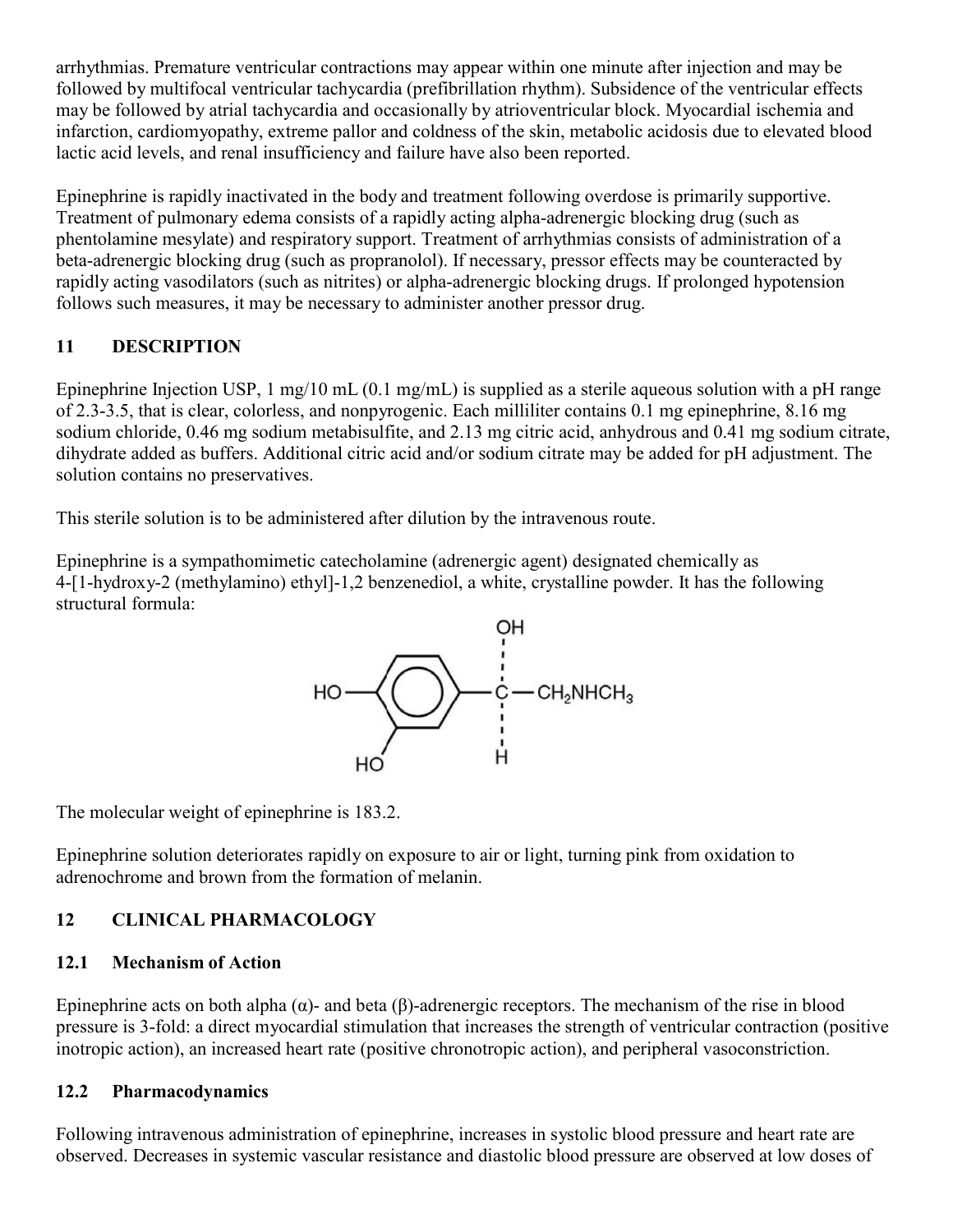epinephrine because of  $\beta_2$ -mediated vasodilation, but are overtaken by  $\alpha_1$ -mediated peripheral vasoconstriction at higher doses leading to increase in diastolic blood pressure. The onset of blood pressure increase following an intravenous dose of epinephrine is < 5 minutes and the time to offset blood pressure response occurs within 20 min. Most vascular beds are constricted including renal, splanchnic, mucosal and skin.

Epinephrine increases glycogenolysis, reduces glucose up take by tissues, and inhibits insulin release in the pancreas, resulting in hyperglycemia and increased blood lactic acid.

## **12.3 Pharmacokinetics**

When administered parenterally epinephrine has a rapid onset and short duration of action.

Following intravenous injection, epinephrine is rapidly cleared from the plasma with an effective half-life of < 5 min. A pharmacokinetic steady state following continuous intravenous infusion is achieved within 10-15 min. In patients with septic shock, epinephrine displays dose-proportional pharmacokinetics in the infusion dose range of 0.03 to 1.7 mcg/kg/min.

Epinephrine is extensively metabolized with only a small amount excreted unchanged. Epinephrine is rapidly degraded to vanillylmandelic acid, an inactive metabolite, by monoamine oxidase and catechol-O-methyltransferase that are abundantly expressed in the liver, kidneys and other extraneuronal tissues. The tissues with the highest contribution to removal of circulating exogenous epinephrine are the liver (32%), kidneys (25%), skeletal muscle (20%), and mesenteric organs (12%).

## Specific Populations

## *Elderly*

In a pharmacokinetic study of 45-minute epinephrine infusions given to healthy men aged 20 to 25 years and healthy men aged 60 to 65 years, the mean plasma metabolic clearance rate of epinephrine at steady state was greater among the older men (144.8 versus 78 mL/kg/min for a 14.3 ng/kg/min infusion).

## *Body Weight*

Body weight has been found to influence epinephrine pharmacokinetics. Higher body weight was associated with a higher plasma epinephrine clearance and a lower concentration plateau.

# **13 NONCLINICAL TOXICOLOGY**

# **13.1 Carcinogenesis, Mutagenesis, Impairment of Fertility**

Long-term studies to evaluate the carcinogenic potential of epinephrine have not been conducted.

Epinephrine and other catecholamines have been shown to have mutagenic potential *in vitro*. Epinephrine was positive in the *Salmonella* bacterial reverse mutation assay, positive in the mouse lymphoma assay, and negative in the *in vivo* micronucleus assay. Epinephrine is a mutagen based on the *E. coli* WP2 Mutoxitest bacterial reverse mutation assay.

The potential for epinephrine to impair reproductive performance has not been evaluated, but epinephrine has been shown to decrease implantation in female rabbits dosed subcutaneously with 1.2 mg/kg/day (15-fold the highest human intramuscular or subcutaneous daily dose) during gestation days 3 to 9.